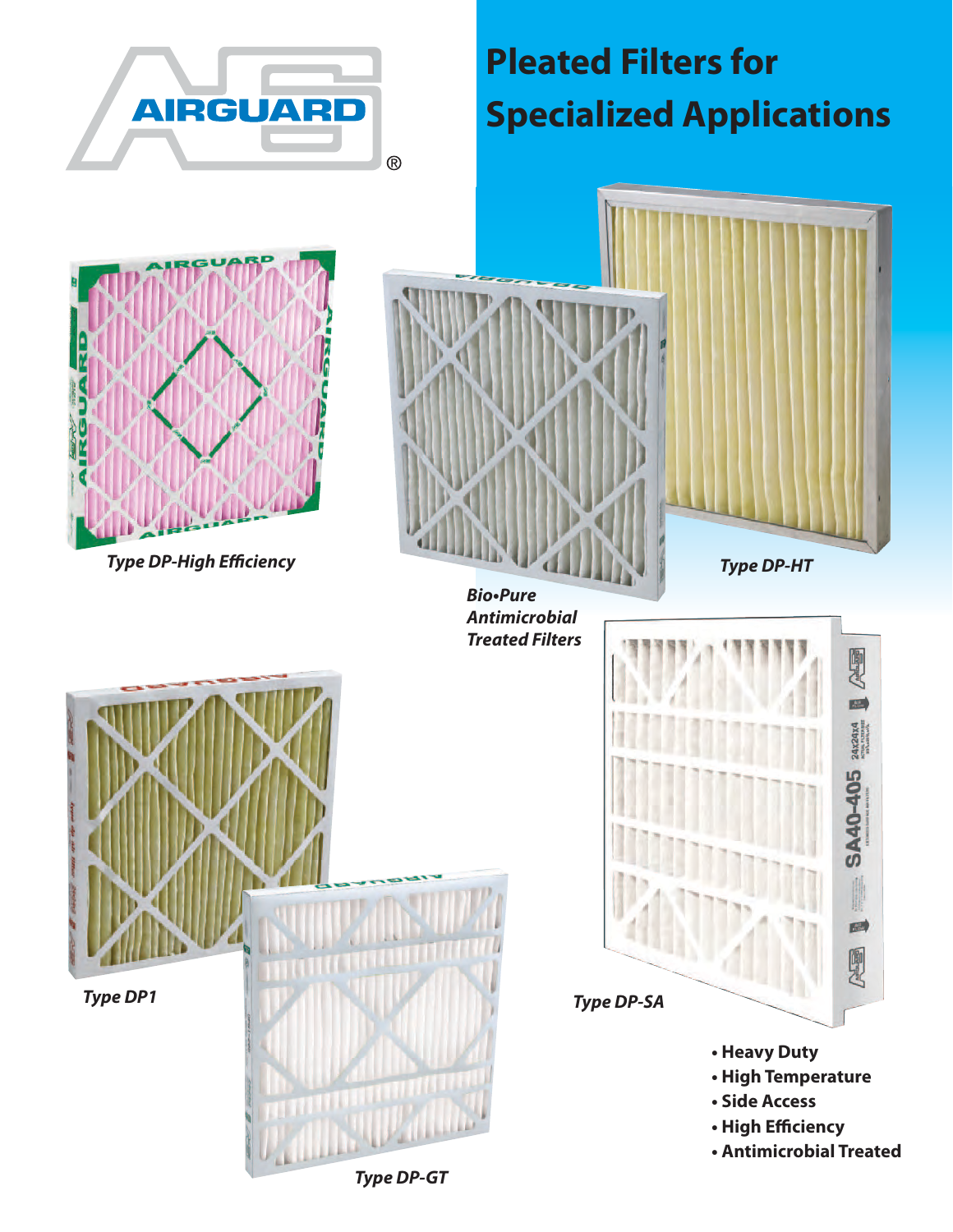# **Pleated Filters**

*For Specialized Applications*

#### **Frame Construction**

All Airguard pleated filters (except High Temperature models) are assembled with a mating two piece die cut frame forming a double thick wall around the entire perimeter of the filter.

Diagonal support members are an integral part of the die cut frame on both sides. They are bonded to the pleat tips at all points of contact to maintain pleat shape, prevent fluttering in operation and increase filter rigidity.



### **Type DP 1**

MERV 8<br>1", 2" and 4" Thicknesses DP1 Pleat Count 14.0 Per In.- 2" Sizes MX1 Pleat Count 10.0 Per In.- 2" Sizes

**Frame Construction** - Two piece die cut, fire retardant fiber board. **Media** - Ultrafine microglass media with an expanded metal grid laminated to the air leaving side.

#### **Type DP-HT** (High Temperature)

For Temperatures up to 500°F MERV 8 1", 2" and 4" Thicknesses

Classified per UL Standard 900

**Frame Construction** - Aluminized steel channel with a heavy duty expanded metal screen on the air leaving side to support the media pack inside the frame. **Media** - Ultrafine microglass fiber with a high temperature woven scrim backing on the air leaving side. The pleats are formed with an expanded metal grid. **Applications** - For use in high temperature applications with continuous operating conditions up to 500°F.





### **Type DP-High Efficiency**

Three efficiencies DP-65 - 50-55% DP-85 - 75-80%; - DP-95 - 80-85% 2" and 4" Thicknesses Classified per UL Standard 900

**Frame Construction** - Two piece die cut, high wet strength beverage board. **Media** - Microglass fiber with an expanded metal grid laminated to the air leaving side to shape the pleats. **Applications** - For use where higher efficiency filtration is required. Recommended for systems operating at low air flow velocities (4"): DP-65 - 500 FPM; DP-85 - 250 FPM; DP-95 - 125 FPM.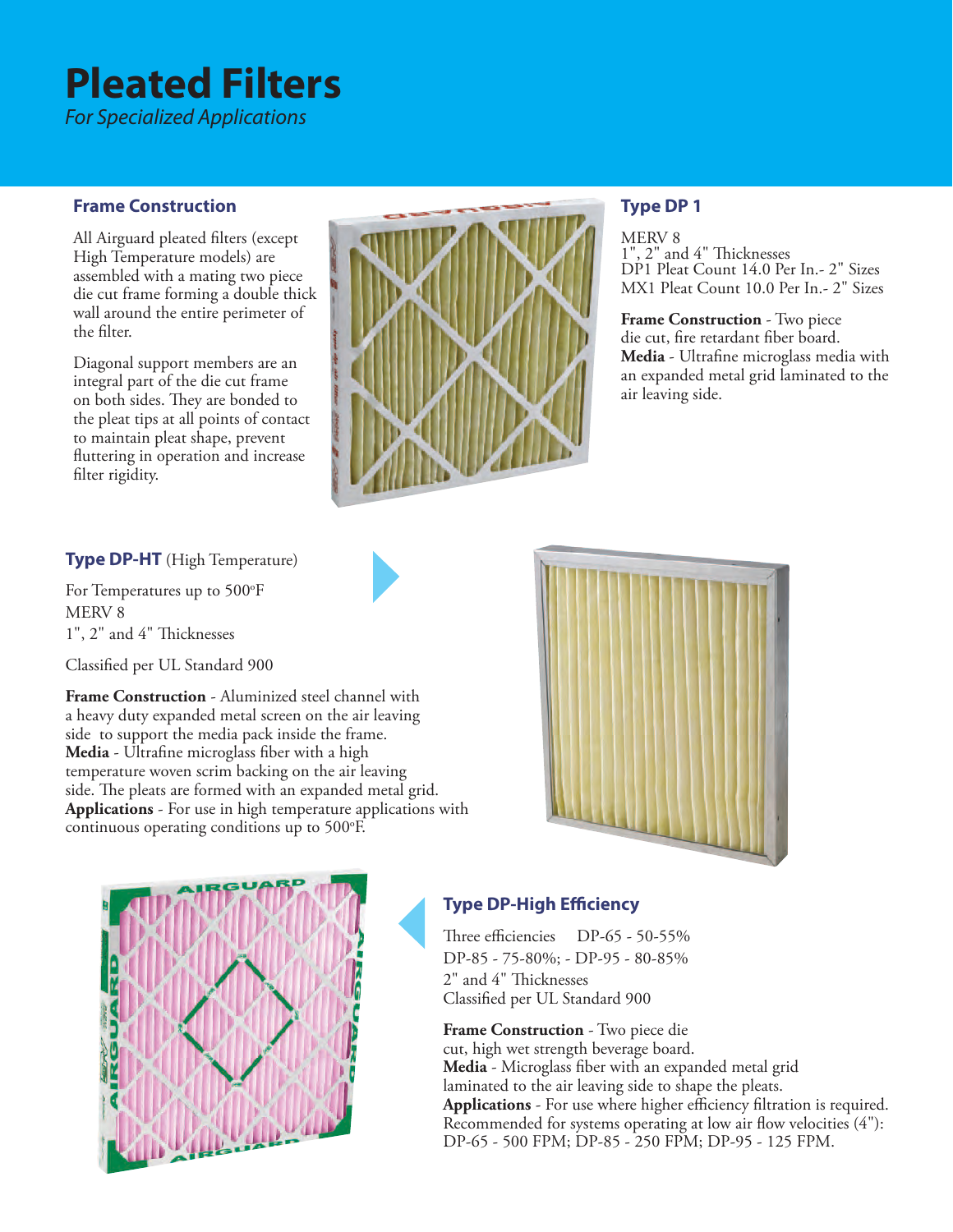

**Type DP-GT** Heavy Duty Construction

MERV 8

2" and 4" Thicknesses

Classified per UL Standard 900

**Frame Construction** - Two piece die cut, high wet strength beverage board. GT filters are reinforced with pleat stabilizing fingers to maintain pleat spacing in difficult operating conditions. **Media** - 100% nonwoven, thermally bonded synthetic fibers. The pleats are formed with a rigid welded wire grid laminated to the air leaving side to increase pleat stability. **Applications** - For use in higher velocity systems or difficult **Type DP-SA** (Side Access) operating conditions, including turbulence or heavy dirt loading.



MERV 8 4" Thick

Classified per U.L. Standard 900

**Frame Construction** - High wet strength beverage board with 3/4" thick header on the air entering side. **Media** - 100% nonwoven, thermally bonded synthetic fibers. The pleats are formed with a rigid welded wire grid laminated to the air leaving side to increase pleat stability. . **Applications** - For use in side access housings with a 1" track.

#### **Powerguard-SA**

MERV 11 4" Thick

Classified per UL Standard 900

**Frame Construction** - High wet strength beverage board with 3/4" thick header on the air leaving side. **Media** - Needled, electrostatically charged synthetic fiber with an expanded metal grid laminated to the air leaving side. **Applications** - For use in side access housings with a 1" track.



### **Bio•Pure Antimicrobial Treated Filters**

MERV 7 2" and 4" Thicknesses Bio•Pure Pleat Count (14.0 per inch - 2" sizes)

Bio•Pure Max Pleat Count (10.0 per inch - 2" Sizes)

Classified per UL Satndard 900

**Frame Construction** - Two piece die cut, high wet strength beverage board. **Media** - Blend of cotton and polyester fibers with an antimicrobial treatment added. The pleats are formed with an expanded metal grid. **Applications** - For use in applications where there is a need to reduce the growth of microorganisms on the filters.